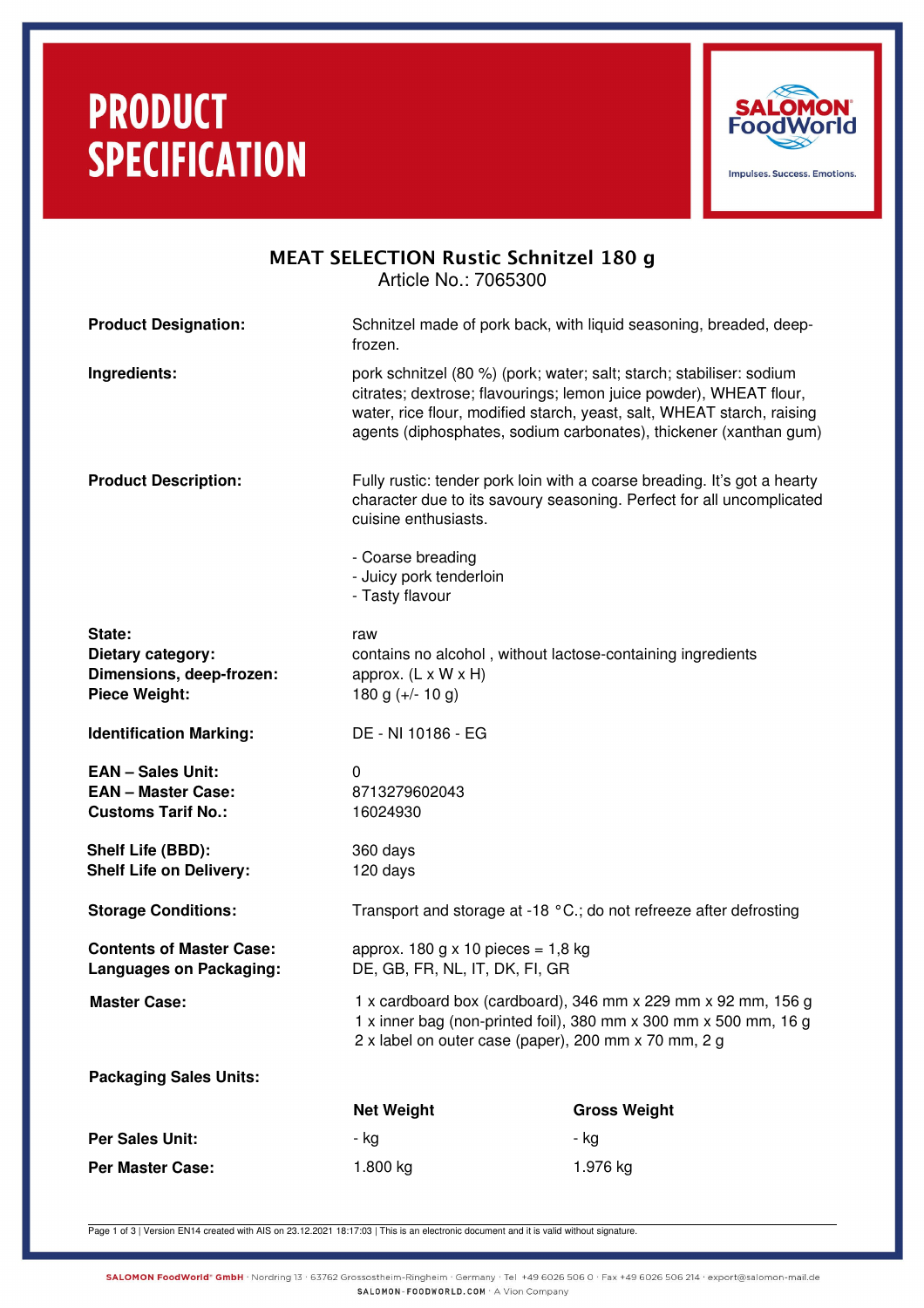# **PRODUCT SPECIFICATION**



### MEAT SELECTION Rustic Schnitzel 180 g Article No.: 7065300

| <b>Cases per Layer:</b>         | 10                |
|---------------------------------|-------------------|
| <b>Cases per Pallet:</b>        | 150               |
| <b>Gross Weight per Pallet:</b> | 316.4 kg          |
| <b>Pallet Height:</b>           | 1530 mm           |
| <b>Recommended Preparation:</b> | Prepare the produ |

**Recommended Prease consume only well done.** Cooking times may vary depending on the power rating of the appliance. Pan: ca. 10 min., by using some oil, turn several times

### **Nutritional values: 100 g contain on average:**

| Energy [kJ / kcal]:     | 672 / 160 |
|-------------------------|-----------|
| Fat $[g]$ :             | 6.1       |
| of which saturates [g]: | 2.1       |
| Carbohydrate [g]:       | 11        |
| of which sugars [g]:    | 0.8       |
| Protein [g]:            | 15        |
| Salt [g]:               | 1.6       |
| Fibre [g]:              | 0.5       |
|                         |           |

#### **Bacteriological Data:**

| $<$ 1000000 CFU/g     |
|-----------------------|
| $<$ 500 CFU/g         |
| $<$ 5000 CFU/g        |
| not traceable in 10 g |
|                       |

Page 2 of 3 | Version EN14 created with AIS on 23.12.2021 18:17:03 | This is an electronic document and it is valid without signature.